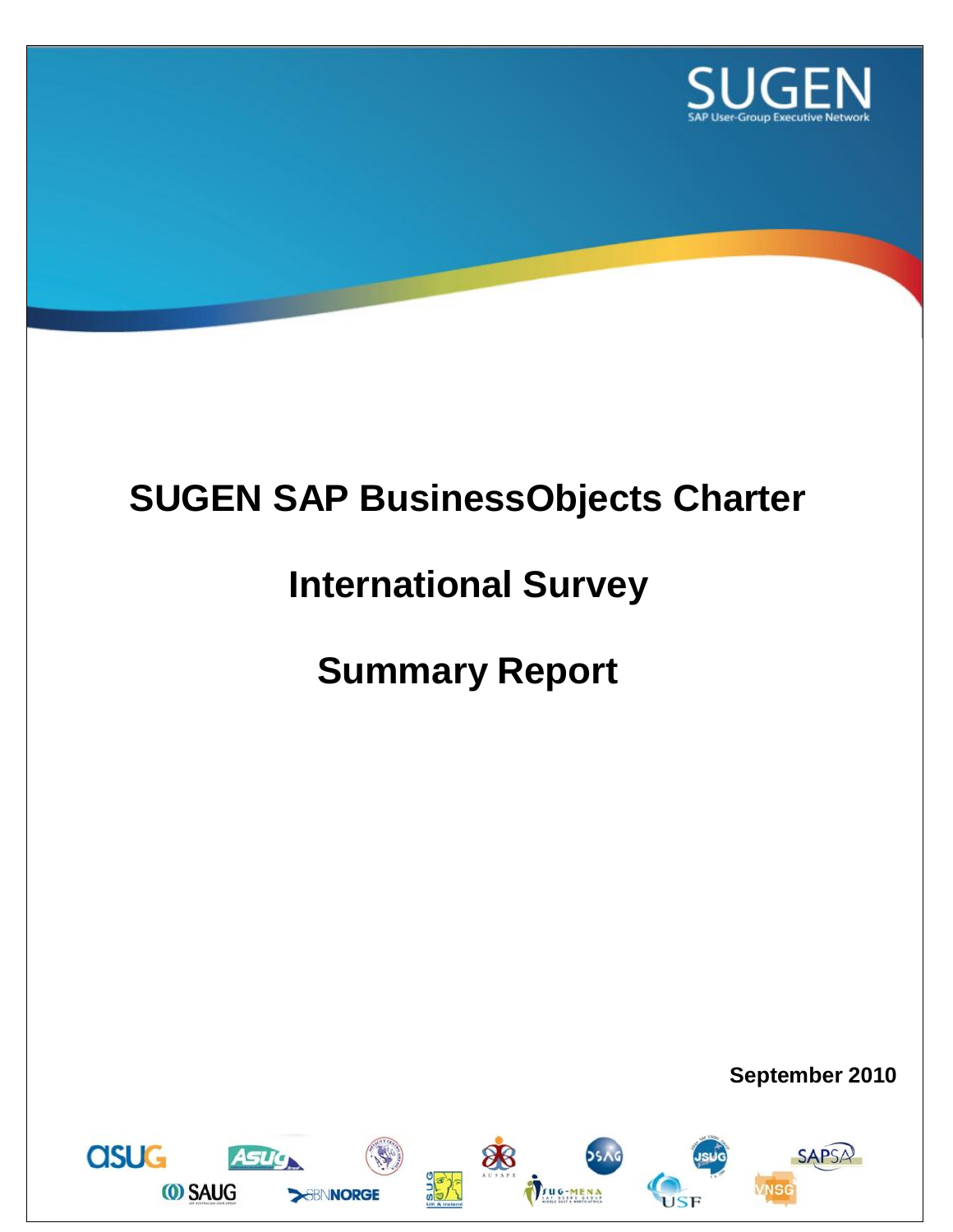### **Introduction**

The SAP User Group Executive Network [\(SUGEN\)](http://www.sugen.net/), an independent global network of 13 SAP user groups, started the SUGEN SAP BusinessObjects charter, which is a strategic program designed to increase the engagement between SUGEN and SAP AG in order to more effectively address the needs of SAP BusinessObjects customers.

The charter's first task was to conduct a survey of SAP BusinessObjects customers across the globe to identify what they want from their local or regional SAP user groups and from SAP as a vendor, thus enabling the SAP user groups and SAP to better address the SAP BusinessObjects customers' needs.

The survey was conducted globally amongst SAP BusinessObjects customers in the countries or regions of 12 SUGEN SAP user groups from May 25 to July 22, 2010.

In total, 1,129 people across 32 countries completed the online survey.

Participating SUGEN user groups were: ASUG (North America), ASUG Brazil, ASUG Mexico, AUSAPE (Spain), DSAG (Germany, Austria, Switzerland), JSUG (Japan), SAPSA (Sweden), SAUG (Australia), SAP UK & Ireland User Group, SUG-MENA (Middle-East, North Africa), USF (France), and VNSG (Netherlands).

This report contains a summary of the key findings.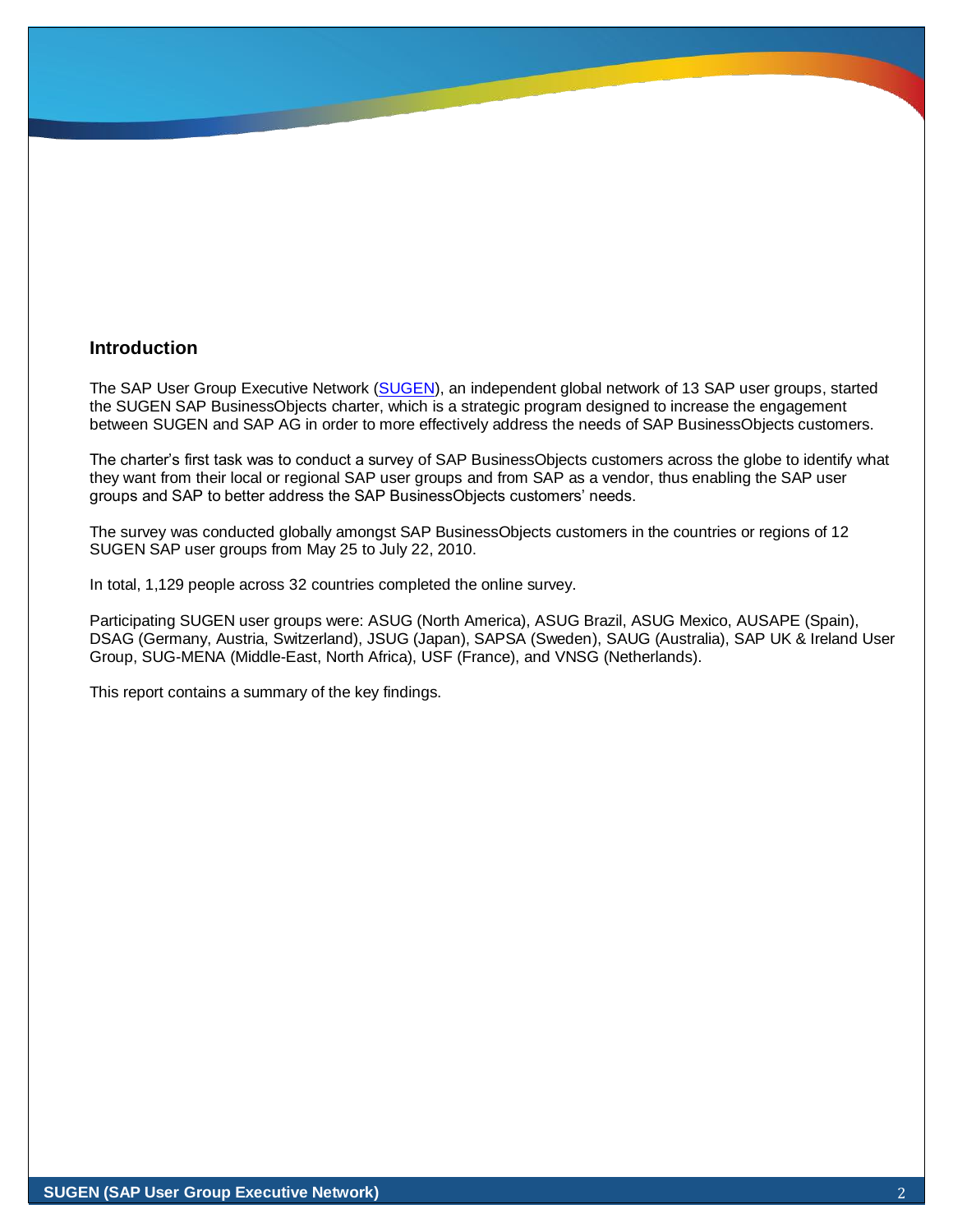# **Summary of key findings**

#### **Respondents within the SAP BusinessObjects community**

The majority of the people who completed the survey are customers (85%). The remaining 15% consisted of partners (7%), people who are both customers and partners (5%), or those to whom the mentioned categories did not apply (3%).

#### **Being informed about the survey\***

Most respondents (61%) were informed about the survey by their local or regional user group. A small percentage were informed via BOB (the BusinessObjects Board). Social media accounted for very small percentages (Facebook and Twitter both less than 1%, and LinkedIn 1%). However, please note that not all user groups used BOB and/or social media for informing their local or regional SAP BusinessObjects communities about the survey. Finally, 34% selected the 'Other' option.

\* Question not available in Japan

#### **Working with SAP BusinessObjects solutions**

The people who took the survey were asked how long they worked with SAP BusinessObjects solutions. They are more or less equally divided over the different categories:

- 1-3 years: 32%
- 4-6 years: 26%
- 7-9 years: 20%
- 10+ years: 22%

### **Feedback to SAP**

The majority of the respondents said their needs are being met by SAP. When asked, the respondents identified several key areas they would like to see SAP focus on, including overall solution quality, technical support and communication of product direction, along with pricing, licensing and upgrades/maintenance. Many respondents used the opportunity to bring forward specific comments and suggestions for improvement.

#### **Membership of user groups**

When asked if the respondents were a member of a user group, if there was one in their area, 35% replied positively. The other respondents said they were not a member (49%) or indicated that there was no user group in their area  $(16\%)^*$ .

Subsequently, those who were not a member of a user group were requested to indicate their interest in joining an organization for SAP BusinessObjects users and/or partners. A majority of them (76%) were either very interested (29%) or somewhat interested (47%). Not interested were 19%. And the remaining 6% selected the 'Not applicable' option.

\* This answer option was not available in Japan.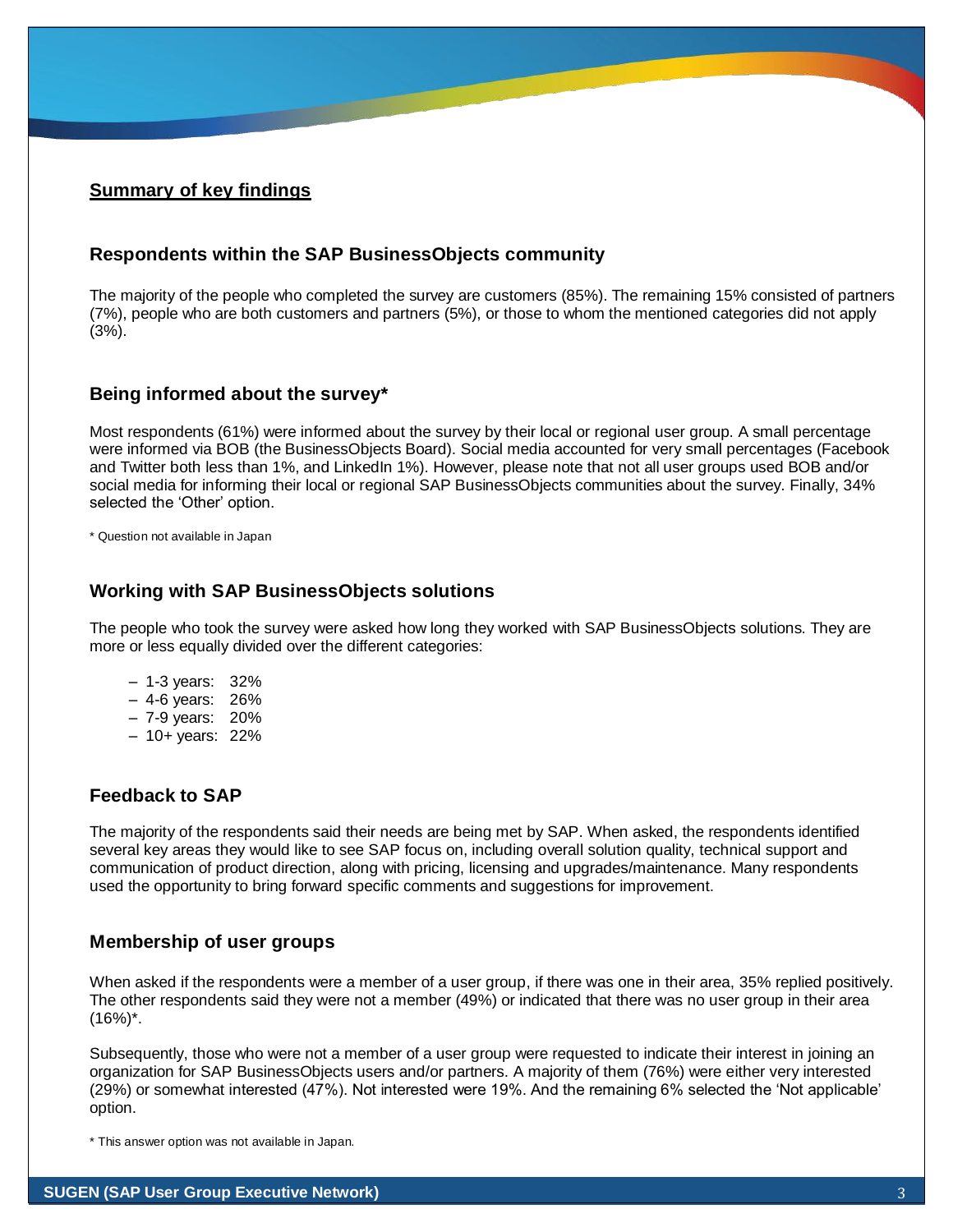#### **Attendance of SAP BusinessObjects user group events**

Being asked if they attended an SAP BusinessObjects user group event in the past, 39% indicated that they did and 61% that they did not. Of the persons who did, 93% thought it was valuable to a more or lesser degree (very valuable 12%, valuable 44%, somewhat valuable 36%). A small percentage saw little or no value (7%). The respondents who did not attend any SAP BusinessObjects user group events were asked to indicate what their primary reason for not attending was\*. They replied as follows:

- Not a group in your area: 14%
- Perceived time required: 27%
- Lack of appropriate service offering: 10%
- Unaware of a group in my area: 49%

\* Question not available in Japan

# **Attendance of conferences featuring SAP BusinessObjects solutions**

Almost one-third of the respondents (29%) attended a conference that featured SAP BusinessObjects solutions in the past, whereas 71% did not. The respondents who did attend such a conference were then asked to indicate the conference.

- SAP BusinessObjects User Conference: 41%
- Insight: 40%
- SAPPHIRE: 19%

### **Services in an organization for SAP BusinessObjects users/partners**

The respondents indicated the importance of the following services in an organization for SAP BusinessObjects users and/or partners: